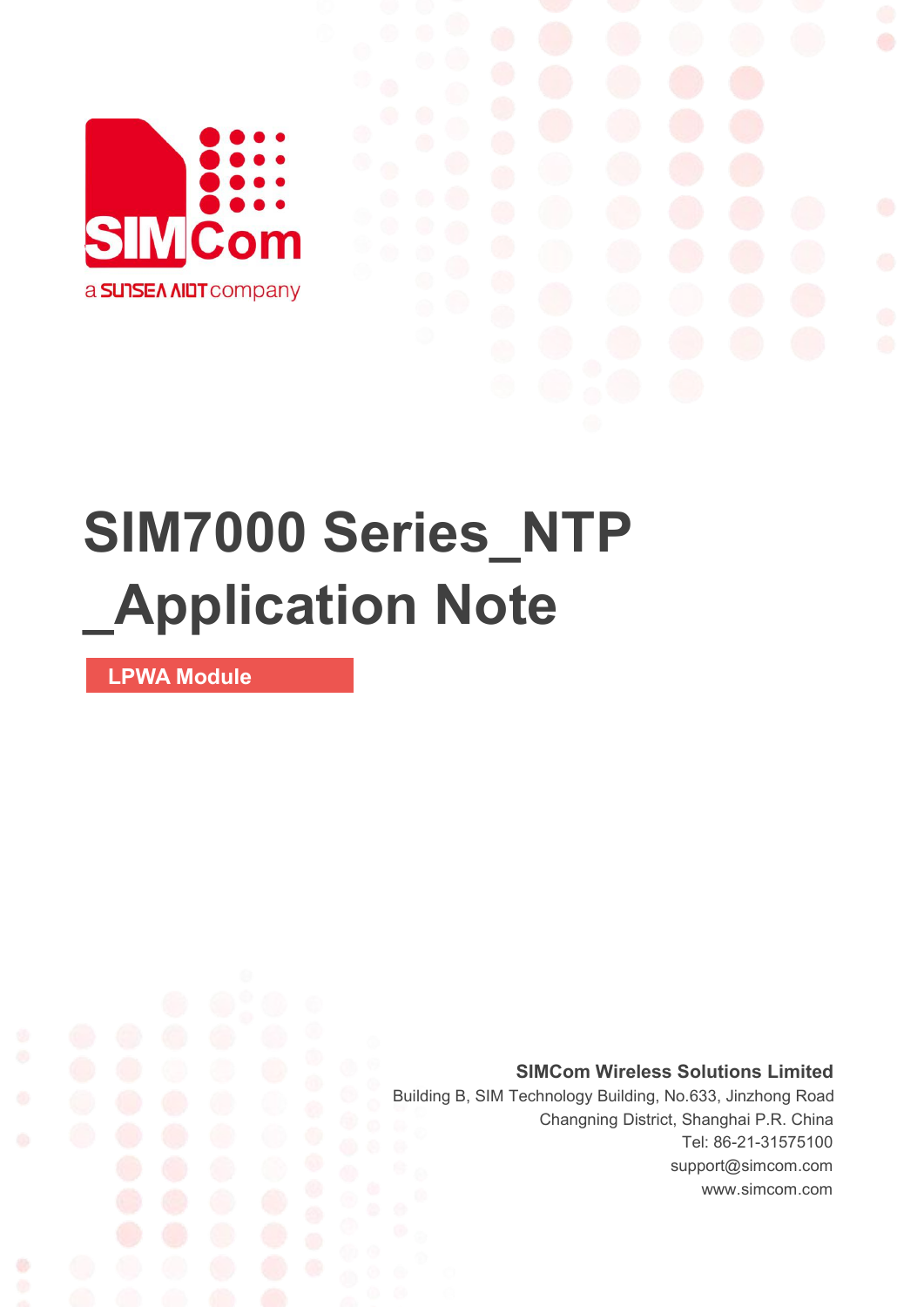

| <b>Document Title:</b> | <b>IM7000 Series NTP Application Note</b> |
|------------------------|-------------------------------------------|
| <b>Version:</b>        | 1.01                                      |
| <b>Date:</b>           | 2020.07.16                                |
|                        |                                           |

#### **GENERAL NOTES**

SIMCOM OFFERS THIS INFORMATION AS A SERVICE TO ITS CUSTOMERS. TO SUPPORT APPLICATION AND ENGINEERING EFFORTS THAT USE THE PRODUCTS DESIGNED BY SIMCOM. THE INFORMATION PROVIDED IS BASED UPON REQUIREMENTS SPECIFICALLY PROVIDED TO SIMCOM BY THE CUSTOMERS. SIMCOM HAS NOT UNDERTAKEN ANY INDEPENDENT SEARCH FOR ADDITIONAL RELEVANT INFORMATION, INCLUDING ANY INFORMATION THAT MAY BE IN THE CUSTOMER'S POSSESSION. FURTHERMORE, SYSTEM VALIDATION OF THIS PRODUCT DESIGNED BY SIMCOM WITHIN A LARGER ELECTRONIC SYSTEM REMAINS THE RESPONSIBILITY OF THE CUSTOMER OR THE CUSTOMER'S SYSTEM INTEGRATOR. ALL SPECIFICATIONS SUPPLIED HEREIN ARE SUBJECT TO CHANGE.

#### **COPYRIGHT**

THIS DOCUMENT CONTAINS PROPRIETARY TECHNICAL INFORMATION WHICH IS THE PROPERTY OF SIMCOM WIRELESS SOLUTIONS LIMITED COPYING, TO OTHERS AND USING THIS DOCUMENT, ARE FORBIDDEN WITHOUT EXPRESS AUTHORITY BY SIMCOM. OFFENDERS ARE LIABLE TO THE PAYMENT OF INDEMNIFICATIONS. ALL RIGHTS RESERVED BY SIMCOM IN THE PROPRIETARY TECHNICAL INFORMATION , INCLUDING BUT NOT LIMITED TO REGISTRATION GRANTING OF A PATENT , A UTILITY MODEL OR DESIGN. ALL SPECIFICATION SUPPLIED HEREIN ARE SUBJECT TO CHANGE WITHOUT NOTICE AT ANY TIME.

#### **SIMCom Wireless Solutions Limited**

Building B, SIM Technology Building, No.633 Jinzhong Road, Changning District, Shanghai P.R. China Tel: +86 21 31575100

Email: [simcom@simcom.com](mailto:simcom@simcom.com)

#### **For more information, please visit:**

<https://www.simcom.com/download/list-863-en.html>

**For technical support, or to report documentation errors, please visit:** https://www.simcom.com/ask/ or email to: [support@simcom.com](mailto:support@simcom.com)

*Copyright © 2020 SIMCom Wireless Solutions Limited All Rights Reserved.*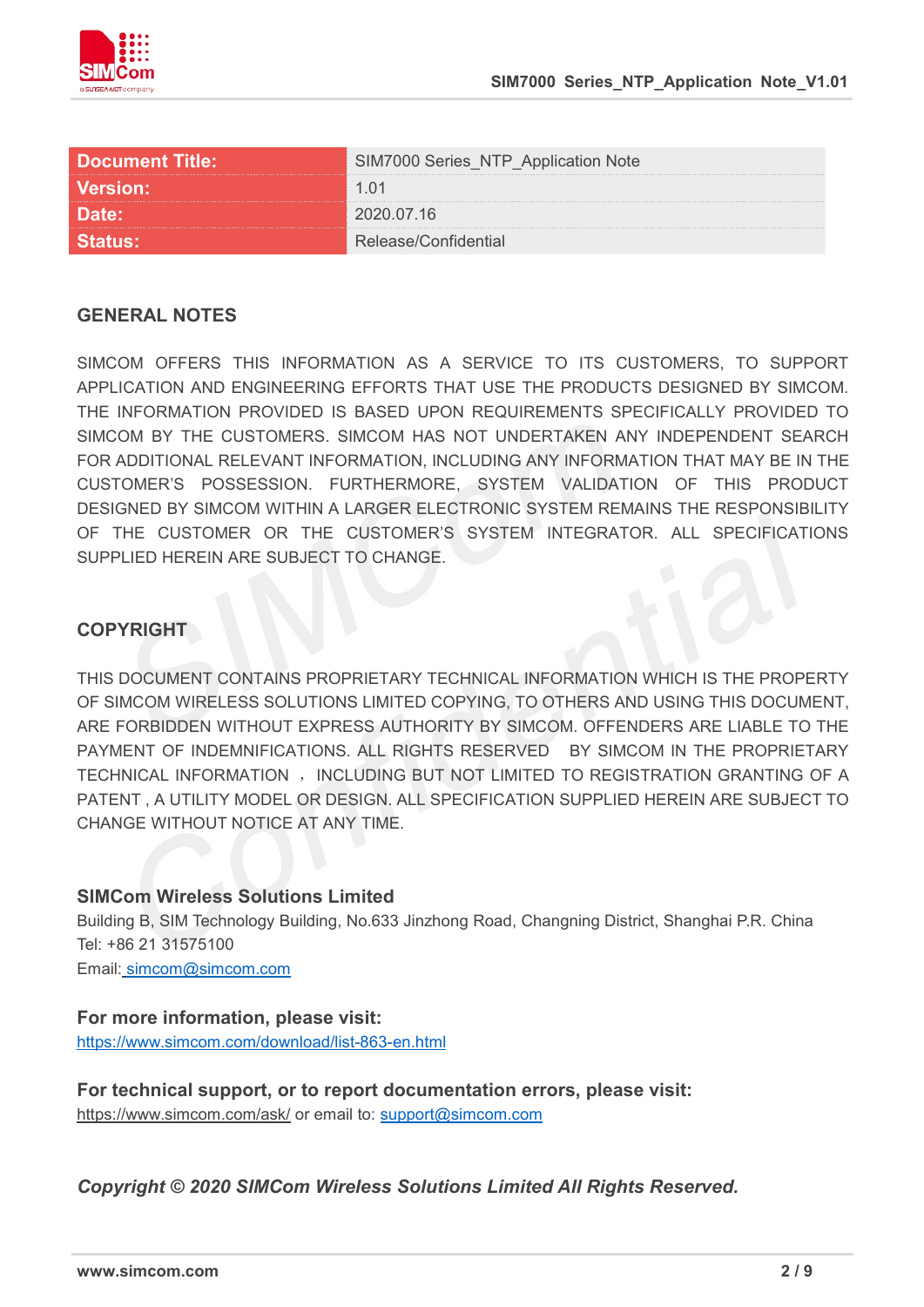

## **About Document**

#### **Version History**

| <b>Version Date</b> |                       | <b>Uwner</b>          |                                |
|---------------------|-----------------------|-----------------------|--------------------------------|
| V1.00               | 2017.11.19 Ping.Zhang |                       | <b>Example 1 First Release</b> |
| V1.01               |                       | 2020.07.16 Wenjie.Lai |                                |

#### **Scope**

# **This document applies to the following products**

| <b>Name</b>                            | <b>Type</b>                         | $ {\sf Size}( \sf{mm} )  $ | <b>Comments</b> |
|----------------------------------------|-------------------------------------|----------------------------|-----------------|
|                                        | SIM7000E/C/A/G   Cat-M1(/NB1/EGPRS) | 24*24                      |                 |
| <b>SIM7000E-N</b><br><b>SIM7000C-N</b> | N <sub>B</sub> 1                    | $24*24$                    |                 |
|                                        |                                     |                            |                 |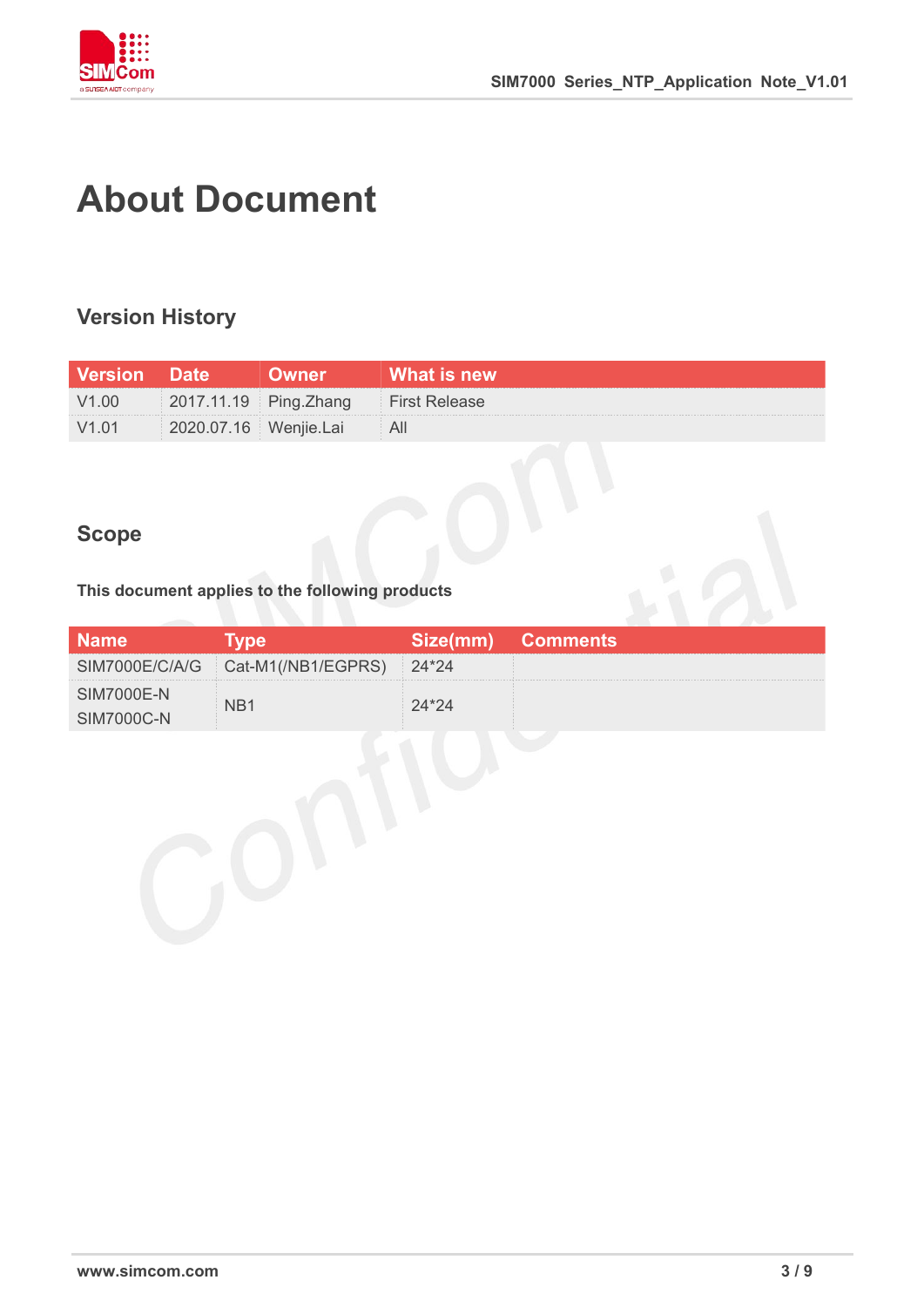

### **Contents**

| 1                       |     |  |
|-------------------------|-----|--|
|                         | 1.1 |  |
|                         | 1.2 |  |
|                         | 1.3 |  |
| $\overline{2}$          |     |  |
|                         | 2.1 |  |
|                         | 2.2 |  |
| $\overline{3}$          |     |  |
|                         | 3.1 |  |
|                         | 3.2 |  |
| $\overline{\mathbf{4}}$ |     |  |
|                         |     |  |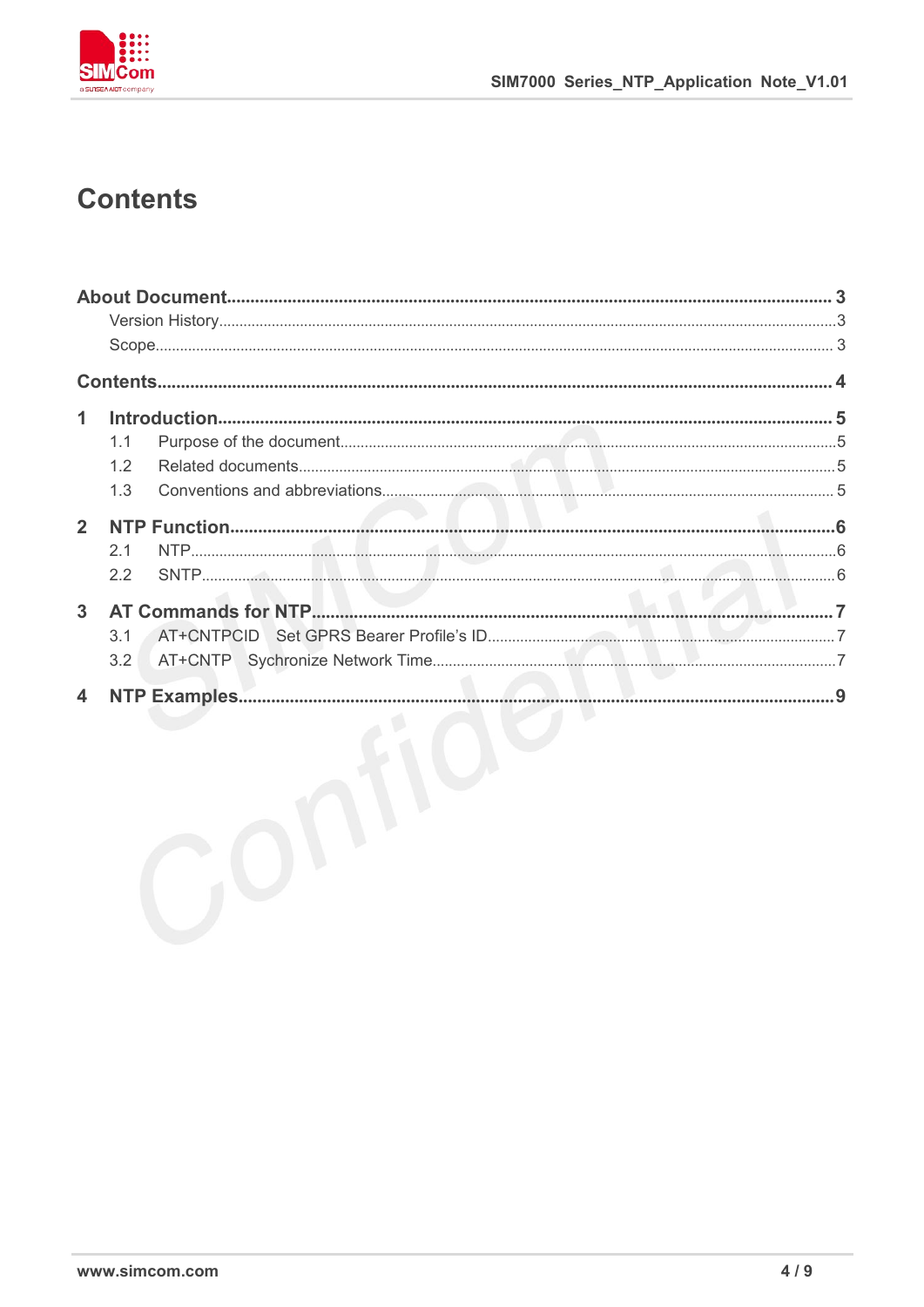

## **1 Introduction**

#### **1.1 Purpose of the document**

Based on module AT command manual, this document will introduce NTP application process.

Developers could understand and develop application quickly and efficiently based on this document.

#### **1.2 Related documents**

[1] SIM7000 Series AT Command Manual

#### **1.3 Conventions and abbreviations**

In this document, the GSM engines are referred to as following term:

- ME (Mobile Equipment);
- MS (Mobile Station);
- TA (Terminal Adapter);
- DCE (Data Communication Equipment) or facsimile DCE (FAX modem, FAX board);

In application, controlling device controls the GSM engine by sending AT Command via its serial interface. The controlling device at the other end of the serial line is referred to as following term:

- **•** TE (Terminal Equipment);
- DTE (Data Terminal Equipment) or plainly "the application" which is running on an embedded system;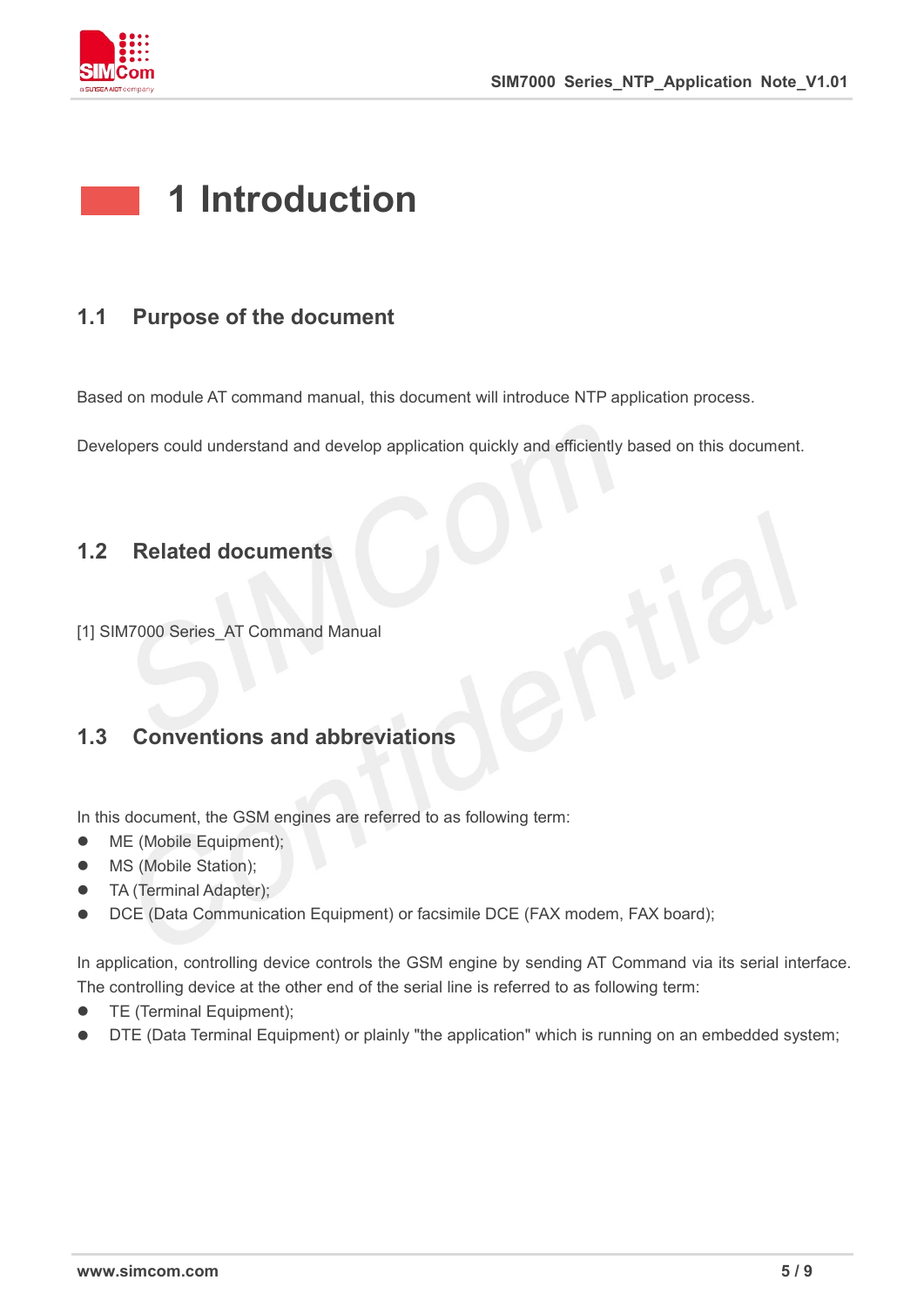

### **2 NTP Function**

#### **2.1 NTP**

Network Time Protocol (NTP) is used to make computer time synchronization protocol, which allows the computer to its server or clock source (such as quartz, GPS, etc.) do synchronization, it can provide high-precision time correction (LAN with standard deviation of less than 1 millisecond between, WAN tens of milliseconds), and can be accessed by way of confirmation encryption protocol to prevent malicious attacks.

#### **2.2 SNTP**

SNTP: Simple Network Time Protocol.

SNTPV4 adapted from the NTP is mainly used to synchronize computer clocks in the Internet. SNTP for NTP function without full use of the situation. Compare previous NTP and SNTP versions, SNTPV4 introduction does not change the original NTP specification and implementation process, it is a further improvement of NTP support in a simple, stateless remote procedure calls to perform accurate and reliable

mode of operation, which is similar to in the UDP / TIME protocol.<br>Currently SIM7000 series modules only support SNTP function module.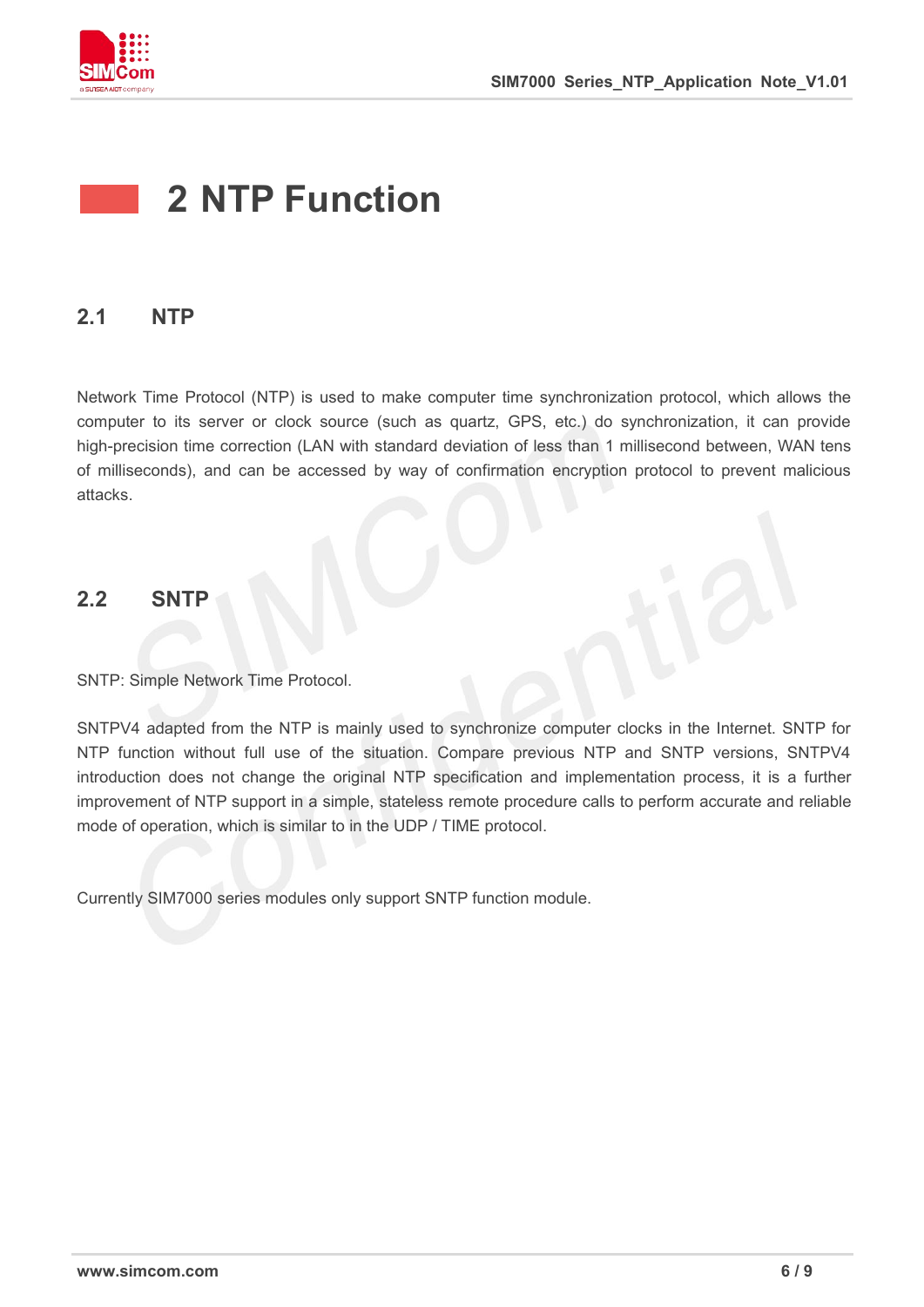

**STATE** 

## **3 AT Commands for NTP**

| <b>Command</b>    | <b>Description</b>           |
|-------------------|------------------------------|
| <b>AT+CNTPCID</b> | Set GPRS bearer profile's ID |
| <b>AT+CNTP</b>    | Synchronize network time     |

#### **3.1 AT+CNTPCID Set GPRS Bearer Profile's ID**

| AT+CNTPCID Set GPRS Bearer Profile's ID<br>Response<br>+ CNTPCID: (range of supporded <cid>s)<br/><b>Test Command</b><br/><b>AT+CNTPCID=?</b><br/>OK<br/>Parameters<br/>See Write Command<br/>Response<br/>+ CNTPCID: <cid><br/><b>Read Command</b><br/><b>AT+CNTPCID?</b><br/><b>OK</b><br/>Parameters<br/>See Write Command<br/>Response<br/><b>OK</b><br/><b>Write Command</b><br/>If error is related to ME functionality:<br/><b>AT+CNTPCID=<cid></cid></b><br/><b>ERROR</b><br/>Parameters<br/><cid><br/>Bearer profile identifier, refer to AT+SAPBR</cid></cid></cid> |  |
|-------------------------------------------------------------------------------------------------------------------------------------------------------------------------------------------------------------------------------------------------------------------------------------------------------------------------------------------------------------------------------------------------------------------------------------------------------------------------------------------------------------------------------------------------------------------------------|--|
|                                                                                                                                                                                                                                                                                                                                                                                                                                                                                                                                                                               |  |
|                                                                                                                                                                                                                                                                                                                                                                                                                                                                                                                                                                               |  |
|                                                                                                                                                                                                                                                                                                                                                                                                                                                                                                                                                                               |  |
|                                                                                                                                                                                                                                                                                                                                                                                                                                                                                                                                                                               |  |
|                                                                                                                                                                                                                                                                                                                                                                                                                                                                                                                                                                               |  |
|                                                                                                                                                                                                                                                                                                                                                                                                                                                                                                                                                                               |  |
|                                                                                                                                                                                                                                                                                                                                                                                                                                                                                                                                                                               |  |
|                                                                                                                                                                                                                                                                                                                                                                                                                                                                                                                                                                               |  |
|                                                                                                                                                                                                                                                                                                                                                                                                                                                                                                                                                                               |  |
|                                                                                                                                                                                                                                                                                                                                                                                                                                                                                                                                                                               |  |
|                                                                                                                                                                                                                                                                                                                                                                                                                                                                                                                                                                               |  |
|                                                                                                                                                                                                                                                                                                                                                                                                                                                                                                                                                                               |  |
|                                                                                                                                                                                                                                                                                                                                                                                                                                                                                                                                                                               |  |
|                                                                                                                                                                                                                                                                                                                                                                                                                                                                                                                                                                               |  |
|                                                                                                                                                                                                                                                                                                                                                                                                                                                                                                                                                                               |  |
|                                                                                                                                                                                                                                                                                                                                                                                                                                                                                                                                                                               |  |
|                                                                                                                                                                                                                                                                                                                                                                                                                                                                                                                                                                               |  |
|                                                                                                                                                                                                                                                                                                                                                                                                                                                                                                                                                                               |  |
|                                                                                                                                                                                                                                                                                                                                                                                                                                                                                                                                                                               |  |
| Reference                                                                                                                                                                                                                                                                                                                                                                                                                                                                                                                                                                     |  |

#### **3.2 AT+CNTP Sychronize Network Time**

#### **AT+CNTP Synchronize Network Time**

Test Command Response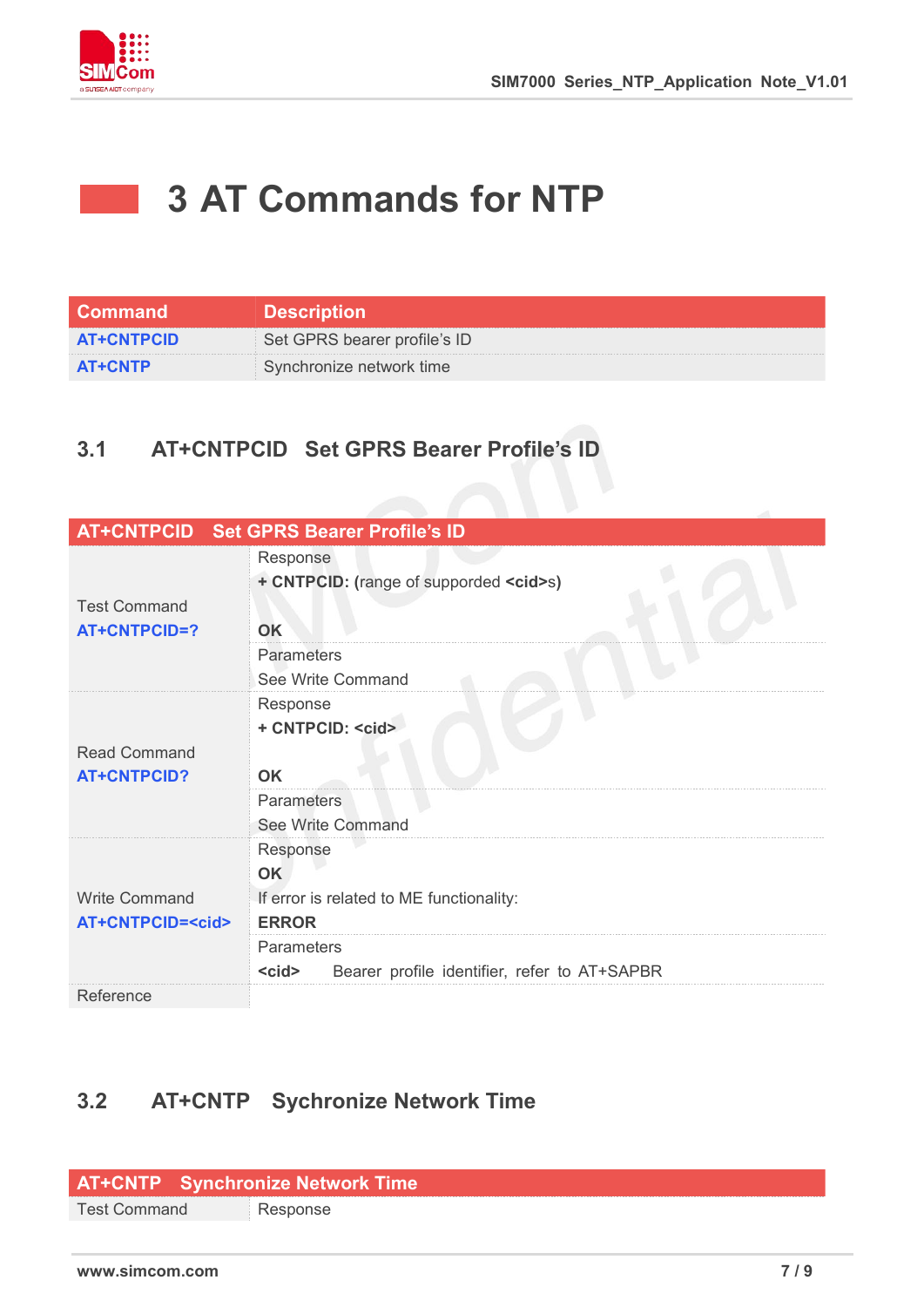

| AT+CNTP=?                                                                                                                                | +CNTP: (length of <ntp server="">, range of <time zone="">)</time></ntp>                                    |  |  |
|------------------------------------------------------------------------------------------------------------------------------------------|-------------------------------------------------------------------------------------------------------------|--|--|
|                                                                                                                                          | <b>OK</b>                                                                                                   |  |  |
|                                                                                                                                          | Parameter                                                                                                   |  |  |
|                                                                                                                                          | See Write Command                                                                                           |  |  |
|                                                                                                                                          | Response                                                                                                    |  |  |
|                                                                                                                                          | + CNTP: <ntp sever="">, <time zone=""></time></ntp>                                                         |  |  |
| <b>Read Command</b>                                                                                                                      |                                                                                                             |  |  |
| <b>AT+CNTP?</b>                                                                                                                          | <b>OK</b>                                                                                                   |  |  |
|                                                                                                                                          | Parameter                                                                                                   |  |  |
|                                                                                                                                          | See Write Command                                                                                           |  |  |
|                                                                                                                                          | Response                                                                                                    |  |  |
|                                                                                                                                          | <b>OK</b>                                                                                                   |  |  |
|                                                                                                                                          | Parameter                                                                                                   |  |  |
| <b>Write Command</b>                                                                                                                     | NTP server's URL<br><ntp server=""></ntp>                                                                   |  |  |
| AT+CNTP= <ntp< td=""><td colspan="3"><time zone=""><br/>Local time zone, the range is (-47 to 48), in fact, time zone</time></td></ntp<> | <time zone=""><br/>Local time zone, the range is (-47 to 48), in fact, time zone</time>                     |  |  |
| server>[, <time< td=""><td>range (-12 to 12), but taking into account that some countries and regions will</td></time<>                  | range (-12 to 12), but taking into account that some countries and regions will                             |  |  |
| zone>]                                                                                                                                   | use half time zone, or even fourth time zone, so the entire extended four time                              |  |  |
|                                                                                                                                          | zones X, so that when the time zone of the input integers are used, without                                 |  |  |
|                                                                                                                                          | the need for decimal. Time zone in front of the West if it is a negative number<br>indicates the time zone. |  |  |
|                                                                                                                                          | Response                                                                                                    |  |  |
|                                                                                                                                          | OK                                                                                                          |  |  |
|                                                                                                                                          |                                                                                                             |  |  |
|                                                                                                                                          | +CNTP: <code></code>                                                                                        |  |  |
|                                                                                                                                          | Parameter                                                                                                   |  |  |
| <b>Execution command</b><br><b>AT+CNTP</b>                                                                                               | Network time synchronization is successful<br><code><br/><math>\blacksquare</math></code>                   |  |  |
|                                                                                                                                          | <b>Network Error</b><br>61                                                                                  |  |  |
|                                                                                                                                          | DNS resolution error<br>62                                                                                  |  |  |
|                                                                                                                                          | <b>Connection Error</b><br>63                                                                               |  |  |
|                                                                                                                                          | Service response error<br>64                                                                                |  |  |
|                                                                                                                                          | Service Response Timeout<br>65                                                                              |  |  |
|                                                                                                                                          | <b>Note</b>                                                                                                 |  |  |
| Reference                                                                                                                                | After successful synchronization time, you can use AT+CCLK to query                                         |  |  |
|                                                                                                                                          | local time.                                                                                                 |  |  |